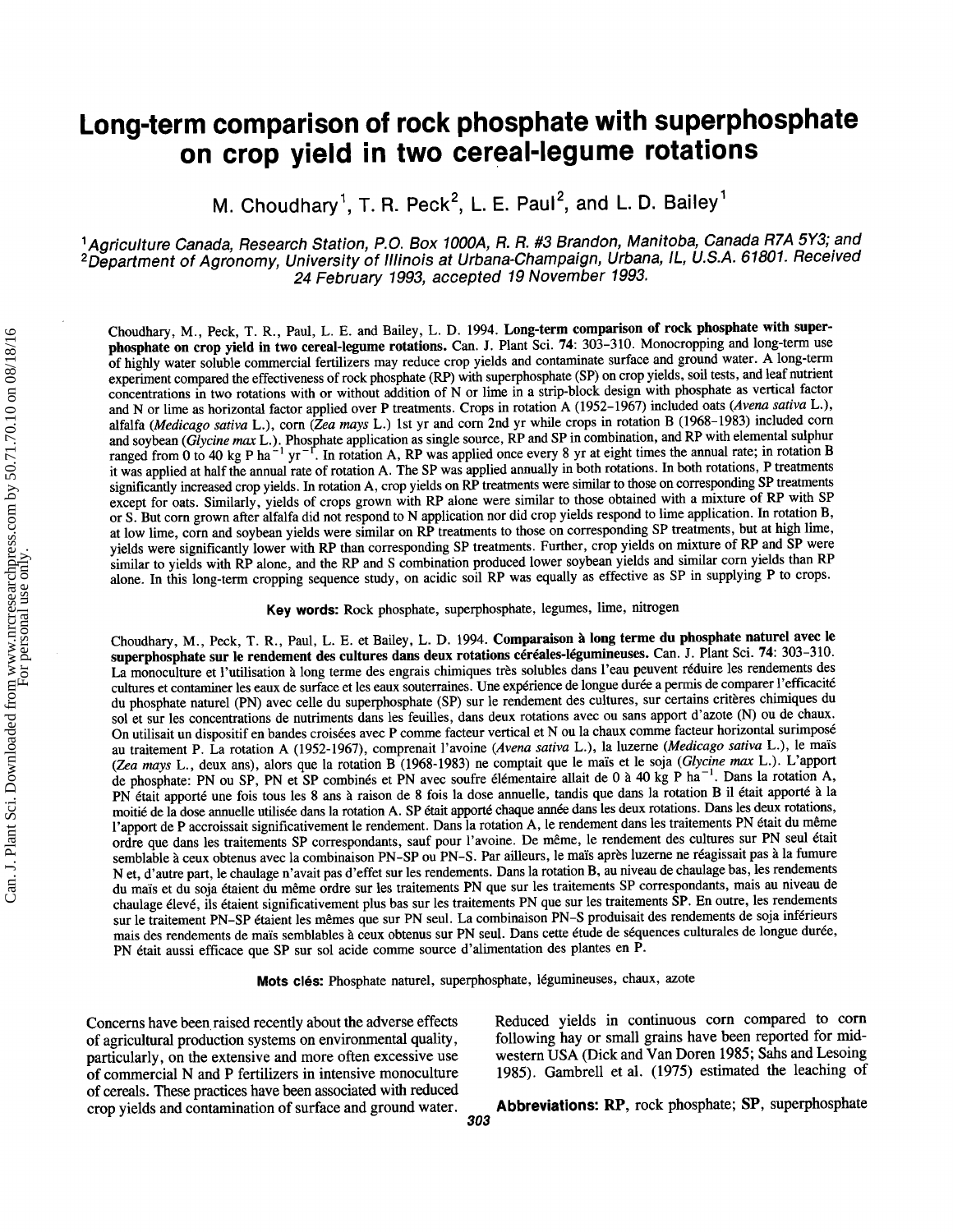nitrate in the Coastal Plain of North Carolina to be 8% of applied fertilizer N in poorly drained soil and of 29% in welldrained soil. In fertilizer N studies during 1985-1987, Vereijken (1990) reported 4.3-11.2 mg N L<sup>-1</sup> in drainage water. Unlike nitrate which has little affinity for soil particles, fertilizer phosphate is rapidly adsorbed, still some p may exist in the soil as dissolved orthophosphate form (Logan 1990).<br>Nelson and Logan (1983) reported  $0.07-1.1$  kg P ha<sup>-1</sup>  $yr^{-1}$  transported in stream flow from selected watersheds and 0.01-0.58 kg P ha<sup>-1</sup> yr<sup>-1</sup> lost from agricultural land in tile drainage. Substitution of RP, a sparingly soluble material, for commercial P fertilizer and inclusion of legumes in crop rotation to supply biologically fixed N may reduce water contamination. Sahs and Lesoing (1985) reported that reductions in inorganic fertilizers can be compensated for by using crop rotations, particularly legumes as a source of N. Miller and Larson (1990) reported that the annual biologically fixed N contribution from seed legumes and alfalfa to US crop land accounts for approximately 24% of total N contribution from all crop residue. Rock phosphate is reported to be potentially as effective as SP in increasing crop yields (Doll et al. 1960; Bationo et al. 1990; Kumar et al. 1992). Further, it is cheaper than SP, locally available, and some RP deposits are unsuitable for fertilizer P manufacturing due to its low P content. Dissolution of RP increases with decreasing pH (Chaudhary and Mishra 1980; Mackay and Syers 1986; Kanabo and Gilkes 1987; Robinson et al. 1992) and with increasing Ca sink (Kirk and Nye 1986). Thus, as a source of plant P, it is possible that RP may prove equal or even better than SP because P from Rp is released slowly in acid soils. The agronomic effectiveness of RP is influenced by several soil, plant, and fertilizer factors which were extensively reviewed by Khasawneh and Doll (1928) and Hammond et al. (1986). Acid-forming fertilizers such as ammonium sulphate and urea increase dissolution of Rp in soil and enhance plant P availability (Volk 1944; Terman et al. 1969). However, Hammond (1978) reported that liming may counteract the soil acidification associated with N fertilization. Chien (1978) reported that the P concentration of the soil solution would increase when the Ca concentration decreases. Depression in solubility of RP by liming may also be due to increased exchangeable Ca or Ca common ion effect (Welte 1978). Substitution of RP for SP and inclusion of legumes in crop rotation may be a viable alternative for sustainable agriculture. This paper reports a longterm crop rotation study in Illinois comparing RP with SP on yields of cereals and legumes, on soil tests, and on leaf nutrient concentrations.

## MATERIALS AND METHODS

The study was initiated in 1952 on the University of Illinois Experimental Farm, DeKalb, Illinois. The soils used are predominantly Flanagan silt loam (fine, montmorillonitic, mesic Aquic Argiudoll) and Drummer silty clay (fine silty, mixed, mesic Typic Haplaquoll). Selected physical and chemical properties of the soils are given in Table 1. These soils were classified as medium and high in  $P$  and  $K$  supplying power, respectively (Illinois Agronomy Handbook 1987- 1988). The experimental design consisted of four blocks with

Table 1. Selected physical and chemical characteristics of the soil series used in this study

| Characteristic                                                                          | Flanagan      | Drummer  |
|-----------------------------------------------------------------------------------------|---------------|----------|
| pН                                                                                      | $5.9 - 6.2$   | 6.2      |
| Clay g kg <sup>-1</sup> (0-15 cm)                                                       | 250           | 310      |
|                                                                                         | 26.1          | 34.8     |
| Organic $\tilde{C}$ g kg <sup>-1</sup> (0-15 cm)<br>CEC cmol kg <sup>-1</sup> (0-15 cm) | 28            | 35       |
| Bray-1 P mg kg <sup>-1</sup> (0-15 cm)                                                  | 9 - 14        |          |
| Bray-2 P mg $\overline{kg}^{-1}$ (0-15 cm)                                              | $10 - 18$     |          |
| Sub soil supplying rate of P                                                            | Medium        | Medium   |
| Sub soil supplying rate of K                                                            | High          | High     |
| Drainage class                                                                          | Somewhat poor | Poor     |
| Permeability                                                                            | Moderate      | Moderate |

two replicates in a strip block with P as vertical factor and N or lime as horizontal factor. Each block was divided vertically into 12 plots and P treafinents were assigned randomly to these plots. Each plot was subdivided horizontally into two subplots and used for N or lime application. The location of plots and treatments in this experiment remained the same throughout the study. In rotation A, cropping started with oats in 1952 in block 1, 1953 in block  $2$ , 1954 in block 3, and 1955 in block 4 so that from 1955 onwards each block should have one crop and all four crops should be present each year (Table 2). There were 12 P treatments (Table 3). The mixture of RP and elemental S was used to supplement S to crops as RP does not contain any S while SP contains about 11.9% of sulphur. In rotation A, to determine the effect of N on P availability and use, half of the subplots in each block for the first 8 crop years received N fertilizer. This 8-yr sequence was designated as cycle <sup>1</sup> (Table 4). Similarly, to determine the effect of lime on P availability and use, half of the subplots (those previously treated with N) in each block in the remaining 8 crop years in block 1,7 crop years in block 2, 6 crop years in block 3, and 5 crop years in block 4 in rotation A, were treated once with lime and were designated as cycle 2. In 1968, the cropping paftern was changed to corn-soybean (rotation B) to reflect the changes in Illinois cropping systems. In rotation B, each crop was grown in two blocks, alternated annually and designated as sequence I and II. To determine the effect of pH on RP dissolution, attempts were made to get two distinct pH levels in the beginning of rotation B by liming all plots at 2.24 t ha<sup>-1</sup> and then applying additional lime at  $6.72$  t ha<sup>-1</sup> to half of those subplots which had received lime in cycle 2 of rotation A.

In rotation A, Florida rock phosphate  $(RP)$  (13.1% P with 80% passed through a 200-mesh sieve) and elemental S were applied eight times the annual rate in 1952 in block l, <sup>1953</sup> in block 2,1954 in block 3, and 1955 in block 4. In the 9th year only RP was applied eight times the annual rate in 1959 in block l, 1960 in block 2, 196l in block 3, and 1962 in block 4. Superphosphate (SP) (0-18-0) was applied at twice the annual rate to oats (for oats and alfalfa) and at the annual rate for each year of corn. Alfalfa was seeded with oats. Nitrogen and K were applied as ammonium sulphate and KCl, respectively.

In rotation B, RP was applied 16 times the annual rate in 1968 in each block while SP (0-46-0) was applied annually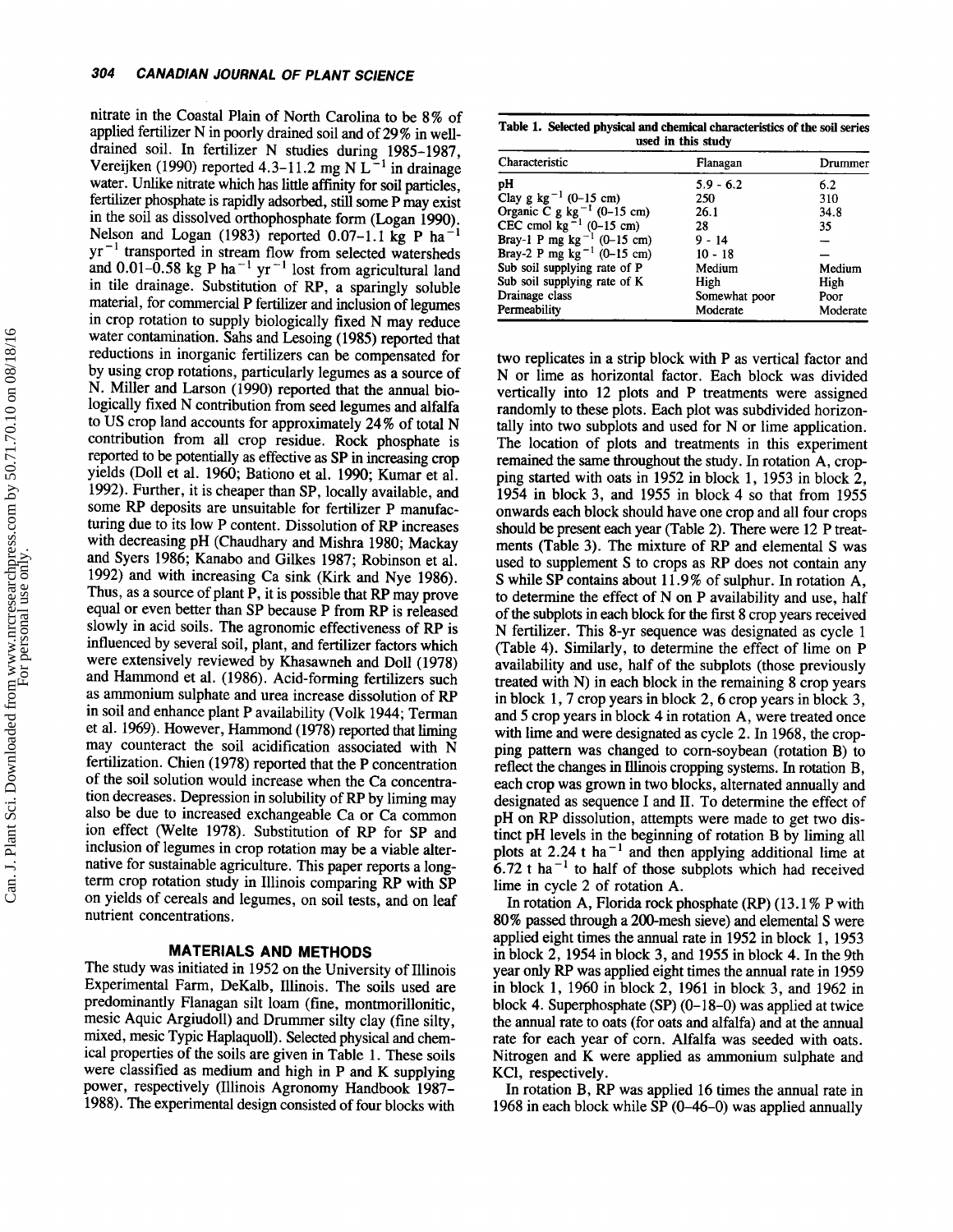to each block. Nitrogen and K were applied as ammonium nitrate and KCl, respectively.

The pH of the soil was measured in a slurry using 1:1 soil water ratio. The Bray-l P and Bray-2 P were determined as described by Bray and Kurtz (1945). Soil Ca was determined by equilibrating the soil with 1  $M$  NH<sub>4</sub>OAC and determining Ca in the exfiact using an atomic absorption spectrophotometer in the presence of Sr. Leaf sampling was done in the fall of 1980. Leaves were washed, dried, ground, and dry-ashed. Nitrogen was determined by sandard Kjeldahl procedure using a Hg catalyst; P was analyzed with an emission spectrograph (Peck et al. 1969).

Analyses of variance (ANOVA) of crop yields were performed using the ANOVA procedure of SAS (SAS Institute, Inc. 1985). In rotation A, ANOVA of crop yield was performed for each cycle on every crop separately. The analysis of variance of crop yield in rotation B was done for each crop separately. Since the effect of N on P availability in cycle 1 of rotation A was significant only in corn 2nd yeat and oats and the effect of lime on P availability was nonsignificant in cycle 2, the LSD values for crop yields were calculated on the average N and no N treatment in cycle <sup>1</sup> and on the average of lime and no lime in cycle 2. In rotation B, LSD values for crop yields were calculated to test

|                           |                              | Table 2. Cropping sequence in rotation A from 1952-67 and in rotation B from 1968-83 |      |                                         |                              |
|---------------------------|------------------------------|--------------------------------------------------------------------------------------|------|-----------------------------------------|------------------------------|
| <b>Rotation A</b><br>Year | Block 1                      | Block 2                                                                              |      | Block 3                                 | Block 4                      |
| 1952                      | $\text{Oats}^{\mathbf{z}}$   |                                                                                      |      |                                         |                              |
| 1953                      | Alfalfa                      | $\text{Oats}^{\mathbf{z}}$                                                           |      |                                         |                              |
| 1954                      | Corn 1st yr                  | Alfalfa                                                                              |      | $\text{Oats}^{\mathbf{z}}$              |                              |
| 1955                      | Corn 2nd yr                  | Corn 1st yr                                                                          |      | Alfalfa                                 | $\text{Oats}^{\mathbf{z}}$   |
| 1956                      | Oats                         | Corn 2nd yr                                                                          |      | Corn 1st yr                             | Alfalfa                      |
| 1957                      | Alfalfa                      | Oats                                                                                 |      | Corn 2nd yr                             | Corn 1st yr                  |
| 1958                      | Corn 1st yr                  | Alfalfa                                                                              |      | Oats                                    | Corn 2nd yr                  |
| 1959                      | Corn 2nd yr                  | Corn 1st yr                                                                          |      | Alfalfa                                 | Oats                         |
| 1960                      | $\overline{\mathrm{Oats}}^y$ | Corn 2nd yr                                                                          |      | Corn 1st yr                             | Alfalfa                      |
| 1961                      | Alfalfa                      | $\overline{\mathrm{Oats}}^{\mathrm{y}}$                                              |      | Corn 2nd yr                             | Corn 1st yr                  |
| 1962                      | Corn 1st yr                  | Alfalfa                                                                              |      | $\overline{\mathrm{Oats}}^{\mathrm{y}}$ | Corn 2nd yr                  |
| 1963                      | Corn 2nd yr                  | Corn 1st yr                                                                          |      | Alfalfa                                 | $\overline{\mathrm{Oats}}^y$ |
| 1964                      | Oats                         | Corn 2nd yr                                                                          |      | Corn 1st yr                             | Alfalfa                      |
| 1965                      | Alfalfa                      | Oats                                                                                 |      | Corn 2nd yr                             | Corn 1st yr                  |
| 1966                      | Corn 1st yr                  | Alfalfa                                                                              |      | <b>Oats</b>                             | Corn 2nd yr                  |
| 1967                      | Corn 2nd yr                  | Corn 1st yr                                                                          |      | Alfalfa                                 | Oats                         |
| <b>Rotation B</b>         |                              |                                                                                      |      |                                         |                              |
| Year                      | Block 1 and 2                | Block 3 and 4                                                                        | Year | Block 1 and 2                           | Block 3 and 4                |
| 1968                      | Soybean <sup>y</sup>         | Corn <sup>y</sup>                                                                    | 1976 | Soybean                                 | Corn                         |
| 1969                      | Corn                         | Soybean                                                                              | 1977 | Corn                                    | Soybean                      |
| 1970                      | Soybean                      | Corn                                                                                 | 1978 | Soybean                                 | Corn                         |
| 1971                      | Corn                         | Soybean                                                                              | 1979 | Corn                                    | Soybean                      |
| 1972                      | Soybean                      | Corn                                                                                 | 1980 | Soybean                                 | Corn                         |
| 1973                      | Corn                         | Soybean                                                                              | 1981 | Corn                                    | Soybean                      |
| 1974                      | Soybean                      | Corn                                                                                 | 1982 | Soybean                                 | Corn                         |
| 1975                      | Corn                         | Soybean                                                                              | 1983 | Corn                                    | Sovbean                      |

Crops above and below underline in rotation A are included in cycle I and cycle 2, respectively.

<sup>2</sup>Year of rock phosphate and S application.

<sup>y</sup> Year of rock phosphate application only.

|                 | Table 3. Annual rate of phosphate (vertical factor) application |                      |       |                 |                         |           |                |
|-----------------|-----------------------------------------------------------------|----------------------|-------|-----------------|-------------------------|-----------|----------------|
|                 |                                                                 | Rotation A (1952-67) |       |                 | Rotation B (1968-83)    |           |                |
| P Treatment     | $RP^z$                                                          | <b>SP</b>            | $S^z$ | P Treatment     | $RP^z$                  | <b>SP</b> |                |
|                 | kg P ha $^{-1}$<br>$\hspace{0.1mm}-\hspace{0.1mm}$              |                      |       |                 | - kg P ha <sup>-1</sup> |           | $kg S ha^{-1}$ |
| Control         |                                                                 |                      |       | Control         |                         |           |                |
| SP <sub>1</sub> |                                                                 |                      |       | SP <sub>1</sub> |                         |           |                |
| SP <sub>2</sub> |                                                                 | ιυ                   |       | SP <sub>2</sub> |                         | 10        |                |
| SP <sub>4</sub> |                                                                 | 20                   |       | SP <sub>4</sub> |                         | 20        |                |
| SP <sub>8</sub> |                                                                 | 40                   |       | SP <sub>8</sub> |                         | 40        |                |
| RP <sub>1</sub> |                                                                 |                      |       | RP0.5           | 2.5                     |           |                |
| RP <sub>2</sub> |                                                                 |                      |       | RP1             |                         |           |                |
| RP <sub>4</sub> | 20                                                              |                      |       | RP2             | lО                      |           |                |
| RP8             | 40                                                              |                      |       | RP4             | 20                      |           |                |
| RP4SP1          | 20                                                              |                      |       | RP2SP1          | 10                      |           |                |
| RP4SP4          | 20                                                              | 20                   |       | RP2SP4          | 10                      | 20        |                |
| RP4S            | 20                                                              |                      |       | RP2S            | 10                      |           |                |

<sup>z</sup> Calculated on annual basis.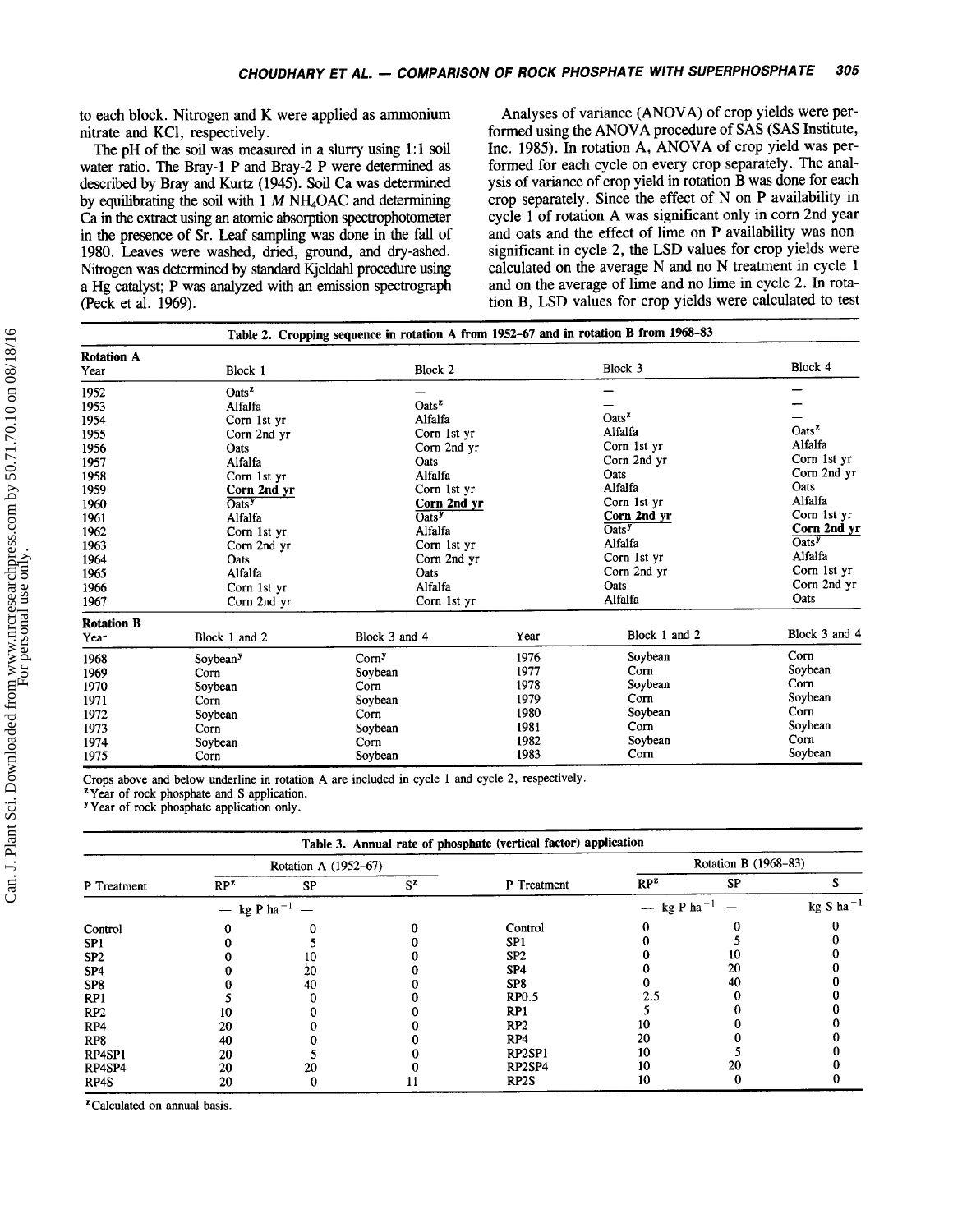|                   |                                        |                   |                               |              | Table 4. Rate of N, K, and lime application over P treatments (horizontal factor) |                                                   |                                                                  |
|-------------------|----------------------------------------|-------------------|-------------------------------|--------------|-----------------------------------------------------------------------------------|---------------------------------------------------|------------------------------------------------------------------|
|                   |                                        | N                 |                               | K            |                                                                                   | Lime                                              |                                                                  |
| Rotation          | $Oats +$<br>Alfalfa                    | Corn<br>1st<br>уr | Corn<br>2 <sub>nd</sub><br>уr | Each<br>crop |                                                                                   | Each crop                                         | Nutrients applied                                                |
| <b>Rotation A</b> | - kg ha <sup>-1</sup> yr <sup>-1</sup> |                   |                               |              |                                                                                   | t ha <sup>-1</sup> once                           |                                                                  |
| Cycle 1           | 35                                     | 47                | 94                            | 56           |                                                                                   | None                                              | N to half of the<br>subplots and K<br>to all plots               |
| Cycle 2           | 35                                     | 47                | 94                            | 56           |                                                                                   | 2.24                                              | N and K to all<br>plots and lime to<br>half of the subplots      |
| <b>Rotation B</b> |                                        | $\mathbf N$       |                               | K            |                                                                                   | Lime                                              | Nutrients applied                                                |
|                   | Corn<br>- kg ha $^{-1}$ yr $^{-1}$     |                   |                               | Each<br>crop |                                                                                   | Each crop<br>t ha <sup><math>-1</math></sup> once |                                                                  |
|                   |                                        | 270               |                               | 111          | 2.24<br>(Low<br>lime)                                                             | 8.96<br>(High<br>lime)                            | N and K to all plots<br>and high lime to<br>half of the subplots |

Table 5. Influence of phosphate treatments on crop yield in cycle I of rotation A (averaged over N and no N fertilizer) and analyses of variance

|                                  |                                    | Corn 1st                | Corn 2nd  |                  |                                |           |
|----------------------------------|------------------------------------|-------------------------|-----------|------------------|--------------------------------|-----------|
| P Treatment                      |                                    | yr                      | yг        |                  | Oats                           | Alfalfa   |
|                                  |                                    |                         | Yield     | $ha^{-1}$<br>(kg |                                |           |
| Control                          |                                    | 5618                    | 4741      |                  | 1957                           | 6680      |
| SP <sub>1</sub>                  |                                    | 5861                    | 5039      |                  | 2084                           | 6946      |
| SP <sub>2</sub>                  |                                    | 6093                    | 5214      |                  | 2183                           | 7507      |
| SP <sub>4</sub>                  |                                    | 6250                    | 5470      |                  | 2168                           | 7948      |
| SP8                              |                                    | 6393                    | 5545      |                  | 2113                           | 8396      |
| RP1                              |                                    | 5688                    | 4865      |                  | 1944                           | 6970      |
| RP <sub>2</sub>                  |                                    | 5975                    | 5074      |                  | 2053                           | 7532      |
| RP4                              |                                    | 6152                    | 5260      |                  | 2042                           | 7745      |
| RP8                              |                                    | 6298                    | 5344      |                  | 2087                           | 8474      |
| RP4SP1                           |                                    | 6049                    | 5230      |                  | 2093                           | 7868      |
| RP4SP4                           |                                    | 6206                    | 5497      |                  | 2253                           | 8149      |
| RP4S                             |                                    | 6096                    | 5148      |                  | 1994                           | 7815      |
| LSD <sub>0.05</sub> <sup>z</sup> |                                    | 209                     | 281       |                  | 153                            | 530       |
|                                  | Analyses of variance of crop yield |                         |           |                  |                                |           |
|                                  |                                    | Error term              | Corn      | Corn             |                                |           |
| Source                           | df                                 | used                    | lst yr    | 2nd yr           | Oats                           | Alfalfa   |
|                                  |                                    |                         |           |                  | F ratio and significance level |           |
| P                                | 11                                 | Block $\times$ P        | $10.59**$ | $6.41**$         | $2.99**$                       | $7.58***$ |
| N                                | $\mathbf{1}$                       | $Rep \times N$          | 0.90      | $9.71*$          | 17.24**                        | 0.40      |
|                                  |                                    | (Block)                 |           |                  |                                |           |
| $P \times N$                     | 11                                 | Block $\times$ P<br>x N | 0.51      | $2.28*$          | 0.94                           | 1.22      |

<sup>z</sup>Calculated using Block  $\times$  P as an error term.<br>\*, \*\*, \*\*\* Significant at  $p = 0.05, 0.01$ , and 0.001 levels, respectively.

the difference between P treatments at a given lime level and between lime levels at a given P treatment for each crop (Satterthwaite 1946). The appropriate error terms used to calculate F ratio and LSD values of crop yields in both rotations are mentioned in the appropriate tables. The effect of lime on leaf N and P concentrations was non-significant. The LSD values were therefore calculated on average values of high and low lime levels. Soil Ca concentrations were significantly different at different lime levels. Hence, LSD was calculated at each lime level separately.

## RESULTS AND DISCUSSION

The P treatments significantly increased crop yields in both rotations (Tables 5, 6, and 7). In cycle 1 of rotation A, the highest yields were found for corn on SP8 treatment, oats on RP4SP4 treatrnent, and alfalfa on RP8 treatrnent (Table 5). Yield of all crops responded similarly to both RP and SP, in general increasing with increasing rates of P. The addition of S with RP or RP and SP combination (RP4S or RP4SP4 treatrnent) had no significant effect on crop yields when compared with RP4 except for oats when yields were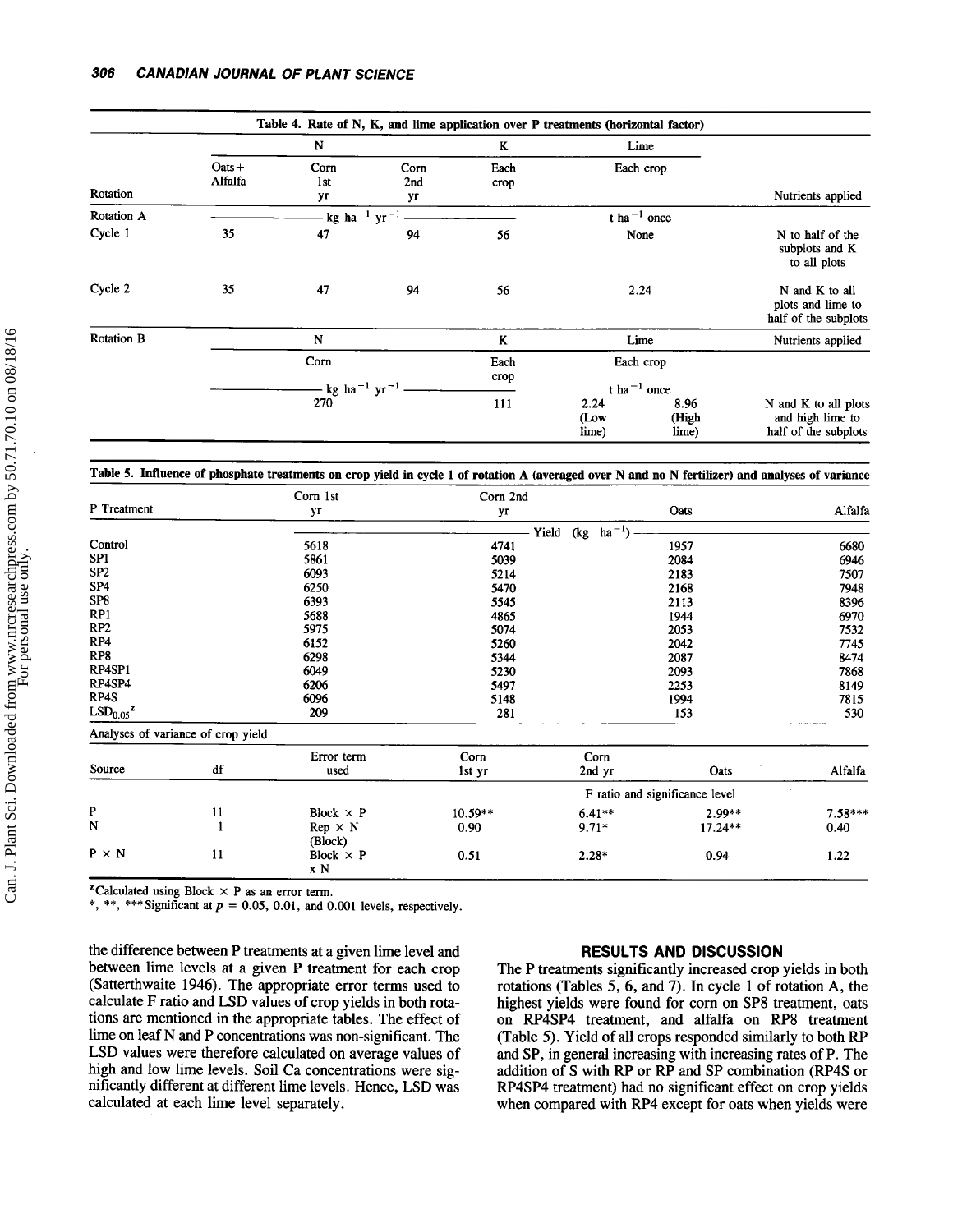0.81 0.37 2.05 1.09

|                                  |                                    | Corn 1st          | Corn 2nd  |                                         |                                |            |
|----------------------------------|------------------------------------|-------------------|-----------|-----------------------------------------|--------------------------------|------------|
| P Treatment                      |                                    | yr                | уг        |                                         | Oats                           | Alfalfa    |
|                                  |                                    |                   |           | $-1$<br>Yield<br>(kg<br>ha <sup>-</sup> |                                |            |
| Control                          |                                    | 5784              | 5674      |                                         | 2730                           | 5395       |
| SPI                              |                                    | 6369              | 6383      |                                         | 3008                           | 6609       |
| SP <sub>2</sub>                  |                                    | 6700              | 6978      |                                         | 3121                           | 7326       |
| SP <sub>4</sub>                  |                                    | 7235              | 7441      |                                         | 3341                           | 8883       |
| SP <sub>8</sub>                  |                                    | 7371              | 7732      |                                         | 3416                           | 9810       |
| RP1                              |                                    | 6272              | 6237      |                                         | 2824                           | 6051       |
| RP2                              |                                    | 6570              | 6705      |                                         | 2981                           | 7220       |
| RP4                              |                                    | 6970              | 6847      |                                         | 3180                           | 8286       |
| RP <sub>8</sub>                  |                                    | 7180              | 7358      |                                         | 3250                           | 9342       |
| RP4SP1                           |                                    | 7045              | 7194      |                                         | 3160                           | 8460       |
| RP4SP4                           |                                    | 7315              | 7482      |                                         | 3345                           | 9482       |
| RP4S                             |                                    | 6878              | 6845      |                                         | 3087                           | 8052       |
| LSD <sub>0.05</sub> <sup>z</sup> |                                    | 422               | 416       |                                         | 147                            | 851        |
|                                  | Analyses of variance of crop yield |                   |           |                                         |                                |            |
|                                  |                                    | Error term        | Corn      | Corn                                    |                                |            |
| Source                           | df                                 | used              | 1st yr    | $2nd \nvert \nvert$                     | Oats                           | Alfalfa    |
|                                  |                                    |                   |           |                                         | F ratio and significance level |            |
| P                                | 11                                 | Block $\times$ P  | $7.13***$ | $12.86***$                              | $16.71***$                     | $20.03***$ |
| Lime                             |                                    | $Rep \times Lime$ | 0.00      | 0.81                                    | 2.05                           | 2.22       |

0.00 0.75

 $P \times$  Lime 11 Block  $\times$  P  $\times$  0.75 0.37 1.09 0.64

<sup>z</sup>Calculated using Block  $\times$  P as an error term.

1l

Rep x Lime (Block) Block  $\times$  P  $\times$ Lime

\*\*\* Significant at  $p = 0.001$  level.

|                                            |                                    | Table 7. Influence of phosphate treatments on grain yield in rotation B and analyses of variance |      |                              |                                |  |
|--------------------------------------------|------------------------------------|--------------------------------------------------------------------------------------------------|------|------------------------------|--------------------------------|--|
|                                            |                                    |                                                                                                  | Corn | Soybean                      |                                |  |
|                                            |                                    | Low                                                                                              | High | Low                          | High                           |  |
| P Treatment                                |                                    | lime                                                                                             | lime | lime                         | lime                           |  |
|                                            |                                    |                                                                                                  |      | Yield (kg ha <sup>-1</sup> ) |                                |  |
| Control                                    |                                    | 6674                                                                                             | 7528 | 2448                         | 2565                           |  |
| SP <sub>1</sub>                            |                                    | 8422                                                                                             | 8760 | 2757                         | 2875                           |  |
| SP <sub>2</sub>                            |                                    | 8995                                                                                             | 9210 | 2778                         | 2936                           |  |
| SP <sub>4</sub>                            |                                    | 9503                                                                                             | 9696 | 2881                         | 2998                           |  |
| SP <sub>8</sub>                            |                                    | 9750                                                                                             | 9882 | 2942                         | 2999                           |  |
| RP0.5                                      |                                    | 7631                                                                                             | 8029 | 2610                         | 2678                           |  |
| RP1                                        |                                    | 8458                                                                                             | 8497 | 2695                         | 2742                           |  |
| RP2                                        |                                    | 8905                                                                                             | 8783 | 2818                         | 2848                           |  |
| RP4                                        |                                    | 9334                                                                                             | 9130 | 2890                         | 2894                           |  |
| RP2SP1                                     |                                    | 9074                                                                                             | 9087 | 2804                         | 2883                           |  |
| RP2SP4                                     |                                    | 9598                                                                                             | 9652 | 2972                         | 3014                           |  |
| RP2S                                       |                                    | 8770                                                                                             | 8650 | 2737                         | 2761                           |  |
| $LSD0.05z$ between P treatments            |                                    | 223                                                                                              | 223  | 62                           | 62                             |  |
| $LSD0.05$ <sup>y</sup> between lime levels |                                    |                                                                                                  | 192  |                              | 43                             |  |
|                                            | Analyses of variance of crop yield |                                                                                                  |      |                              |                                |  |
| Source                                     | df                                 | Pooled error term used                                                                           |      | Corn                         | Soybean                        |  |
|                                            |                                    |                                                                                                  |      |                              | F ratio and significance level |  |
| P                                          | 11                                 | Sequence $\times$ P + Block $\times$ P (Sequence)                                                |      | 85.9***                      | $30.1**$                       |  |
| Lime                                       | 1                                  | Sequence $\times$ Lime + Block $\times$ Lime                                                     |      | $11.8**$                     | $11.0**$                       |  |
|                                            |                                    | (Sequence)                                                                                       |      |                              |                                |  |
| $P \times$                                 | 11                                 | Sequence $\times$ P $\times$ Lime + Block $\times$ P $\times$                                    |      | $7.0***$                     | $3.5***$                       |  |
| Lime                                       |                                    | Lime (Sequence)                                                                                  |      |                              |                                |  |

<sup>z</sup>Calculated from a weighted average of Block  $\times$  P (Sequence) and Block  $\times$  P  $\times$  Lime (Sequence) with weighted degrees of freedom (Satterthwaite 1946). V Calculated from a weighted average of Block  $\times$  Lime (Sequence) and Block  $\times$  P  $\times$  Lime (Sequence) with weighted degress of freedom (Satterthwaite 1946). \*\*,\*\*\* Significant at  $p = 0.01$  and 0.001 levels, respectively.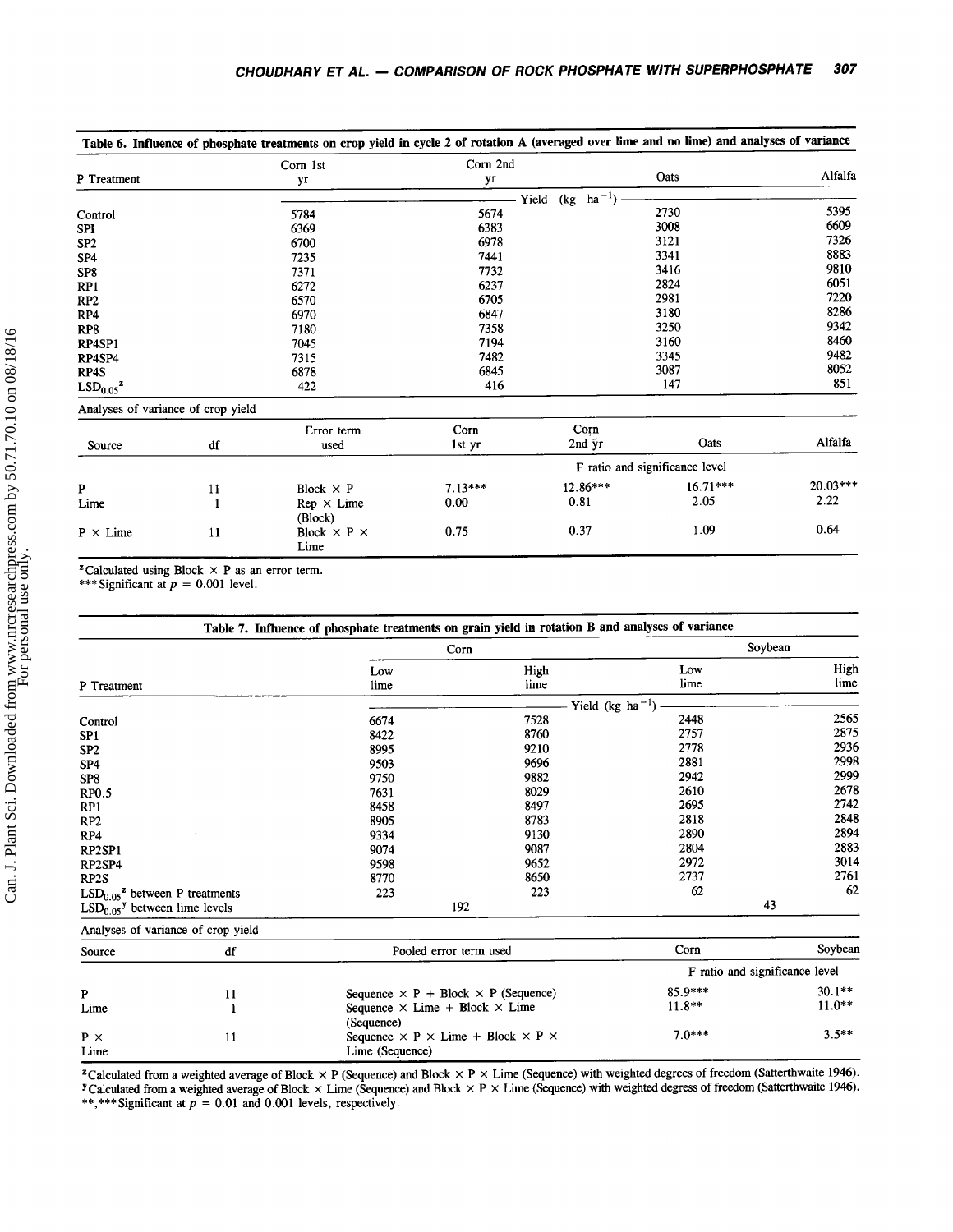higher with RP4SP4 than with RP4. Kumar et al. (1992) also reported that, on acidic soil, the residual effectiveness of North Carolina RP to increase the yields of wheat (Triticum *aestivum* L.) and maize (Zea mays L.) was similar to that of applied SP.

Corn lst year did not respond to N application. The corn crop, grown after alfalfa, may have received adequate N from the residual N fixed by alfalfa. Corn 2nd year and oats responded positively to fertilizer N application (Table 5). The average yields of corn 2nd year with N and no N application over P treatments were 5387 and 5016 kg ha<sup>-1</sup>  $(LSD<sub>0.05</sub> = 281$  kg ha<sup>-1</sup>) whereas the average yields of oats with N and no N application over P treatments were 2214 and 1948 kg ha<sup>-1</sup> (LSD<sub>0.05</sub> = 136 kg ha<sup>-1</sup>). Part of this response may have been due to the solubilization of rock phosphate by acid produced by nitrification of ammonium fertilizer to nitrate. In other studies at DeKalb, IL, similar response of corn to N fertilizer has been reported (Illinois Agronomy Handbook 1987-1988).

In cycle 2 of rotation A, the highest yields for all crops were obtained on SP8 (Table 6). But yields of corn and alfalfa on the RP treatrnents were similar to those on corresponding SP treatments except the yield of corn 2nd yr with RP4 treatment when it was lower than SP4 treatment. Oat yields were lower on the RP treatments than those on corresponding SP treatments except for the RP2 treatment when both RP and SP produced similar yields. The addition of S tended to reduce yields but the effect was not significant. Addition of small amounts of SP with RP did not increase yield (RP4SPl vs. RP4) and yield responses to combination of equal amounts of RP and SP were no better than that obtained with an equivalent amount of RP (RP4SP4 vs. RP8). Liming did not change soil pH (Table 8, fall 1963) and yield responses to lime were not significant. These results are similar to those reported by Chien (1978).

In rotation B, corn yields were higher by more than 30% compared to those in rotation A (Table 7). This may be due

to one or more of several factors including the residual effect of P, improved genetic plant material, higher plant population, and higher rates of N application. In this rotation, the highest corn and soybean yields were obtained on SP8 and RP4SP4 treatrnents, respectively. Nevertheless, at low lime level corn and soybean yields on the RP treatrnents were similar to those on the corresponding SP treatments except for soybean on RPl when yield was lower than on SPI . As in cycle 2 of rotation A, the addition of elemental S with RP reduced soybean yields and addition of small amounts of SP with RP at low lime did not change yields compared to RP alone. However, yields were significantly larger with RP2SP4 than with RP4. Unlike the low lime treatment, corn and soybean yields for the high lime treatment were lower on RP than for corresponding SP rates. In general, crop response to lime application was favourable with SP and was unfavourable with RP application. Similar findings were reported by Bauer et al. (1945). Better yield response to RP at low lime than at high lime may have been due to low soil pH and low soil Ca concentration (Table 8) which are the driving forces of rock phosphate dissolution (Robinson et al. 1992). At high lime, apart from higher soil pH, soil Ca concentration (Table 8) was also larger than at low lime and may have depressed the solubility of RP due to the low level of proton and to Ca common ion effect (Welte 1978). Using North Carolina rock phosphate, Khasawneh (1977), cited in Khasawneh and Doll (1978), reported decreasing corn dry matter yield with increasing rates of lime at each level of rock phosphate applied and the yield reduction was more than 75% at the highest level of lime.

Soil pH levels in the spring of 1971 and fall of 1980 of rotation B were little affected by application of RP and SP (Table 8). The main changes in soil pH came from application of lime in 1968. This is in agreement with the work of John (1962), showing that when plots were treated with limestone, application of relatively high rates of RP and SP had no significant effect on soil pH. The application of

|                 |                 |       | Table 8. Changes in soil pH and soil Ca concentration as influenced by lime and P application |                                 |        |     |                     |                                                           |        |
|-----------------|-----------------|-------|-----------------------------------------------------------------------------------------------|---------------------------------|--------|-----|---------------------|-----------------------------------------------------------|--------|
| P               | Fall 1963       |       | P                                                                                             | <b>Fall 1980</b><br>Spring 1971 |        |     |                     | Soil Ca<br>concentration in<br>fall 1980 after<br>soybean |        |
| Treatment       | NL <sup>z</sup> | $L^y$ | Treatment                                                                                     | $LL^x$                          | $HL^w$ | LL  | HL                  | LL                                                        | HL     |
|                 | pH              |       |                                                                                               |                                 |        | pH  |                     | $g^{-1}$<br>$-\mu$ g                                      | soil — |
| Control         | 6.0             | 6.0   | Control                                                                                       | 6.0                             | 6.7    | 5.6 | 6.2                 | 2158                                                      | 2476   |
| SP1             | 6.0             | 6.1   | SP <sub>1</sub>                                                                               | 6.1                             | 6.7    | 5.8 | 6.3                 | 2158                                                      | 2490   |
| SP <sub>2</sub> | 5.8             | 6.1   | SP <sub>2</sub>                                                                               | 6.0                             | 6.7    | 5.7 | 6.4                 | 2385                                                      | 2422   |
| SP4             | 5.8             | 6.0   | SP <sub>4</sub>                                                                               | 6.1                             | 6.7    | 5.6 | 6.4                 | 2290                                                      | 2530   |
| SP8             | 5.7             | 5.9   | SP8                                                                                           | 6.0                             | 6.6    | 5.6 | 6.2                 | 2331                                                      | 2475   |
| RP1             | 6.0             | 6.0   | <b>RP0.5</b>                                                                                  | 6.1                             | 6.7    | 5.7 | 6.3                 | 2329                                                      | 2583   |
| RP <sub>2</sub> | 6.0             | 6.0   | RP1                                                                                           | 6.1                             | 6.7    | 5.8 | 6.4                 | 2330                                                      | 2558   |
| RP4             | 6.0             | 6.1   | RP <sub>2</sub>                                                                               | 6.1                             | 6.7    | 5.8 | 6.3                 | 2210                                                      | 2436   |
| RP8             | 6.0             | 6.1   | RP4                                                                                           | 6.1                             | 6.8    | 6.0 | 6.2                 | 2544                                                      | 2756   |
| RP4SP1          | 5.9             | 5.9   | RP2SP1                                                                                        | 6.1                             | 6.7    | 5.7 | 6.3                 | 2250                                                      | 2424   |
| RP4SP4          | 5.7             | 5.9   | RP2SP4                                                                                        | 6.0                             | 6.7    | 5.6 | 6.3                 | 2344                                                      | 2636   |
| RP4S            | 5.9             | 5.9   | RP2S                                                                                          | 6.1                             | 6.6    | 5.7 | 6.4                 | 2278                                                      | 2464   |
|                 |                 |       |                                                                                               |                                 |        |     | LSD <sub>0.05</sub> | 339                                                       | 277    |

 $z$ <sup>y</sup>. No lime and lime application, respectively.  $x \cdot w$  Low lime and high lime application, respectively.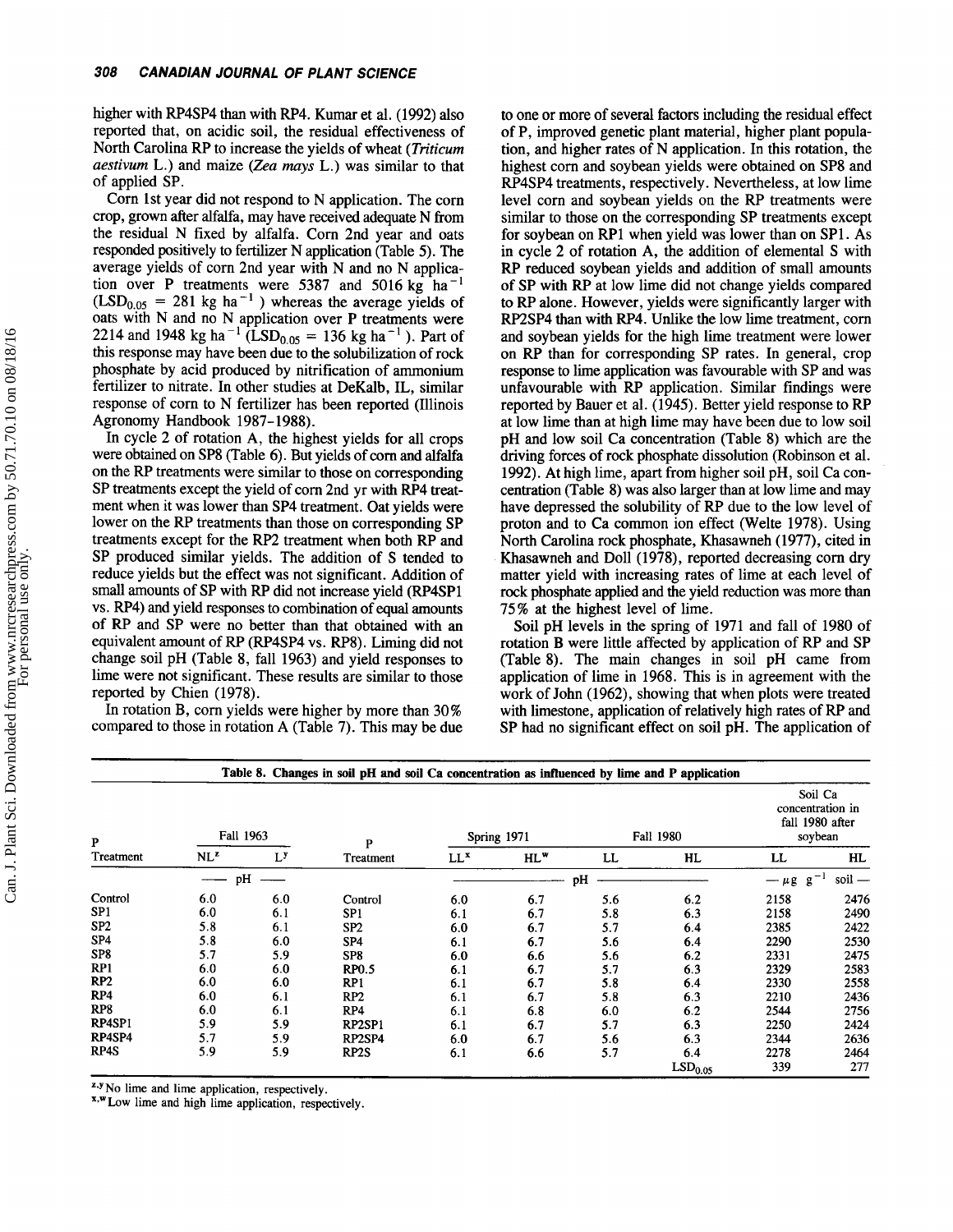|                     |      | Table 9. Leaf nutrient concentration in fall 1980 |             |         |
|---------------------|------|---------------------------------------------------|-------------|---------|
| P                   |      | N                                                 |             | P       |
| Treatment           | Corn | Soybean                                           | Corn        | Soybean |
|                     |      | $kg-1$<br>g                                       | leaf dry wt |         |
| Control             | 33   | 47                                                | 2.4         | 3.5     |
| SP <sub>1</sub>     | 31   | 46                                                | 2.7         | 3.9     |
| SP <sub>2</sub>     | 32   | 48                                                | 2.5         | 3.8     |
| SP <sub>4</sub>     | 31   | 48                                                | 2.8         | 4.2     |
| SP <sub>8</sub>     | 31   | 47                                                | 2.8         | 4.0     |
| <b>RP0.5</b>        | 32   | 47                                                | 2.1         | 3.7     |
| RP1                 |      |                                                   |             |         |
| RP2                 |      |                                                   |             |         |
| RP4                 | 32   | 48                                                | 2.6         | 4.2     |
| RP2SP1              |      |                                                   |             |         |
| RP2SP4              |      |                                                   |             |         |
| RP2S                |      |                                                   |             |         |
| $\text{LSD}_{0.05}$ | 1.2  | NS <sup>z</sup>                                   | 0.3         | 0.4     |

<sup>z</sup> Nonsignificant.

the two P sources had no significant effect on leaf N and P concentrations (Table 9).

#### **CONCLUSION**

Application of RP and SP increased crop yields over 32-yr in this experiment. Rock phosphate was equally effective as SP in increasing corn, soybean and alfalfa yields, particularly in low lime soils (low pH) and following the application of N fertilizer or after a legume crop such as alfalfa. The results indicate that RP is an effective source of plantavailable phosphorus that can be used to enhance crop yields on acidic soils and when used in combination with N fertilizer or following a legume crop.

#### ACKNOWLEDGMENTS

The authors acknowledge Dr. L. V. Boone, University of Illinois at Urbana-Champaign for providing yield data; Dr. C. A. Grant, Agriculture Canada for reviewing the manuscript and making suggestions. Special thanks go to Mr. R. Clint Starks and Mr. Navin Sinha for helping with statistical analysis.

Bationo, A., Chien, S. H., Henao, J., Christianson, C. B. and Mokwunye, A. U. 1990. Agronomic evaluation of two unacidulated and partially acidulated phosphate rocks indigenous to Niger. Soil Sci. Soc. Am. J. 54: 1772-1777

Bauer, F. C., Lang, A. L., Badger, C. J., Miller, L. B., Farnham, C. H., Johnson, P. E., Marriott, L. F. and Nelson, M. H. 1945. Effects of soil treatment on soil productivity. Illinois Agric. Exp. Stan. Bull. 516.

Bray, R. H. and Kurtz, L. T. 1945. The determination of total, organic and available forms of phosphorus in soils. Soil Sci. 59: 39-45.

Chaudhary, M. L. and Mishra, B. 1980. Factors affecting transformation of rock phosphate in soils. J. Indian Soc. Soil Sci. 2E:295-301.

Chien S. H. 1978. Dissolution of phosphate rock in solutions and soils. Pages 97-129 in Seminar on phosphate rock for direct application. Spec. Publ., IFDC., Muscle Shoals, AL.

Dick, W. A. and Van Doren, D. M., Jr. 1985. Continuous tillage and rotations combinations effects on corn, soybean, and oat yields. Agron. J. 77: 459-465.

Doll, E. C., Miller, H. F. and Freeman, J. F. 1960. Initial and residual effects of rock phosphate and superphosphate. Agron. J. 52:247-250.

Gambrell, R. P., Gilliam, J. W. and Weed, S. B. 1975. Nitrogen losses from soils of the North Carolina Coastal Plain. J. Environ. Qual.4: 317-323.

Hammond, L. L. 1978. Agronomic Measurements of Phosphate rock effectiveness. Pages 147-157 in Seminar on phosphate rock for direct application. Spec. Publ., IFDC, Muscle Shoals, AL. Hammond, L. L., Chien, S. H. and Mokwunye, A. U. 1986. Agronomic value of unacidulated and partially acidulated phosphate rocks indigenous to the tropics. Adv. Agron. 40: 89-140.

Illinois Agronomy Handbook. 1987-1988. University of Illinois at Urbana-Champaign, College of Agriculture, Cooperative Extension Service Circular 1266, Urbana, IL. 1986. p. 37.

John, M. K. 1962. The distribution and transformations of soil phosphorus on differentially treated plots at the Aledo soil experiment field. Ph. D. Thesis, University of Illinois.

Kanabo, I. A. K. and Gilkes, R. J. f987. The role of soil pH in the dissolution of phosphate rock fertilizers. Fert. Res. 12: 165-174.

Khasawneh, F. E. and Doll, E. C. 1978. The use of phosphate rock for direct application to soils. Adv. Agron. 30: 159-206.

Kirk, G. J. D. and Nye, P. H. 1986. A simple model for predicting the rates of dissolution of sparingly soluble calcium phosphate in soil. 1. The basic model. J. Soil Sci. 37: 529-540.

Kumar, V., Gilkes, R. J. and Bolland, M. D. A. 1992. The residual value of rock phosphate and superphosphate from filled sites by glasshouse bioassay using three plant species with different external P requirements. Fert. Res. 32(2): 195-207.

Logan, T. J. 1990. Sustainable agriculture and water quality. Pages 582-613 in C. A. Edwards, R. Lal, P. Madden, R. H. Miller, and G. House, eds. Sustainable agriculture. Soil and Water Conservation Society, Ankeny, IA.

Mackay, A. D. and Syers, J. K. 1986. Effect of phosphate, calcium, and pH on the dissolution of a phosphate rock in soil. Fert. Res. 10: 175-184.

Miller, F. P. and Larson, W. E. 1990. Lower input effects on soil productivity and nutrient cycling. Pages 549-568 in C. A. Edwards, R. Lal, P. Madden, R. H. Miller, and G. House, eds. Sustainable agriculture. Soil and Water Conservation Society, Ankeny, IA.

Nelson, D. W. and Logan, T. J. 1983. Chemical Processes and transport of phosphorus. Pages 6l-91 in F. W. Schaller and G. W. Bailey, eds. Agricultural management of water quality. Iowa State University Press, Ames, IA.

Peck, T. R., Walker, W. M. and Boone, L. V. 1969. Relationship between corn (Zea mays L.) yield and leaf levels of ten elements. Agron. J. 6l:299-301.

Robinson, J. S., Syers, J. K. and Bolan, N. S. 1992. Importance of proon supply and calcium-sink size in the dissolution of phosphate rock materials of different reactivity in soil. J. Soil Sci. 43: 447-459. Sahs, W. and Lesoing, G. 1985. Crop rotations and manure vs. agricultural chemicals in dry land grain production. J. Soil Water Conserv. 40: 511-516.

SAS Institute, Inc. 1985. SAS user's guide: Statistics, SAS Institute, Inc., Cary, NC.

Satterthwaite, F. E. 1946. Approximate distribution of estimates of variance components. Biometrics Bull. 2: 110-114.

Terman, G. L., Kilmer, V. J. and Allen, S. E. 1969. Reactivity of phosphate rocks with acids, salts, and soils in relation to effectiveness for crops. Fert. News. 14: 41-45.

Vereijken, P. 1990. Research on integrated arable farming and organic mixed farming in the Netherlands. Pages 287-296 in C. A. Edwards, R. Lal, P. Madden, R. H. Miller, and G. House, eds.